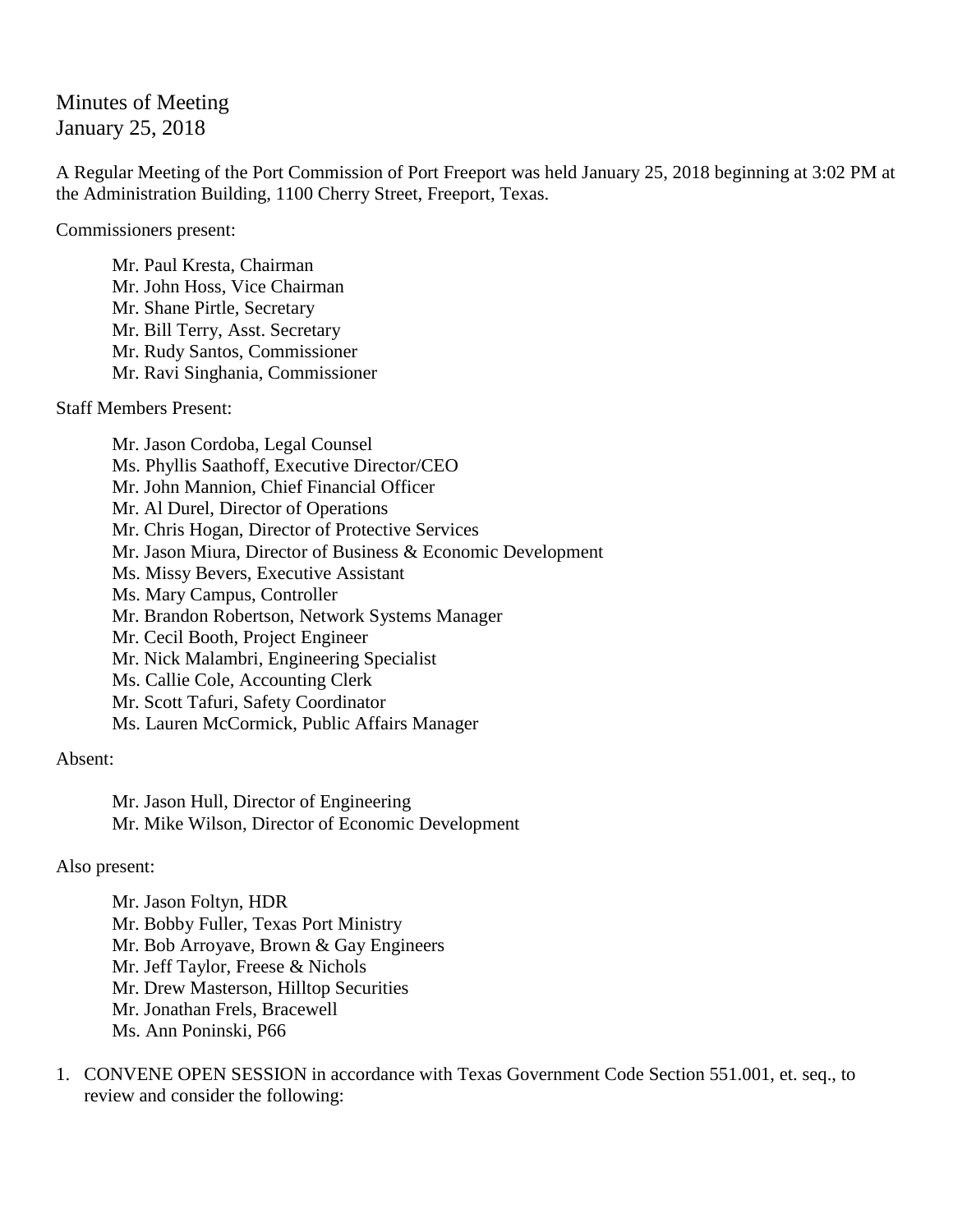- 2. Invocation Mr. Bobby Fuller, Texas Port Ministry
- 3. Pledge of Allegiance: U.S. Flag & Texas Flag
- 4. Roll Call. Commissioner Kresta noted that all Commissioners were present except for Commissioner Pirtle who would be arriving later.
- 5. Safety Briefing Mr. Chris Hogan, Director of Protective Services
- 6. Approval of minutes from the Special Meeting and Regular Meeting held January 11, 2018.

A motion was made by Commissioner Hoss to approve the minutes as presented. The motion was seconded by Commissioner Terry with all Commissioners present voting in favor of the motion.

- 7. Reports from Executive Staff:
	- A. Receive report from Executive Director/CEO on activities and matters related to administrative affairs. Port tenant updates, USCOE, rail issues, AAPA Committees, leases, contracts, upcoming Port and civic events and other related administrative affairs.

Ms. Saathoff recognized Lauren McCormick for her promotion to Public Affairs Manager. Chris Hogan introduced Scott Tafuri, who filled the Safety Coordinator position in Protective Services. Al Durel also noted the Crane Operator position has also been filled by John Perez, who was not present at the meeting. Ms. Saathoff noted recent media coverage in the latest issue of Giants Magazine. Several other tenants were featured in articles in this issue. Port Freeport was recently highlighted in Forbes Magazine as a Top Ten Seaport with the most growth in 2017. Four Texas ports made the list including Freeport, Houston, Corpus Christi and Beaumont. Jason Hull is in Dallas representing the Port for the Colonel Owen promotion ceremony. The Senate confirmed the appointment of RD James to the position of Assistant Secretary of the Army for Civil Works. Staff recently attended the January 19 quarterly executive meeting at the Corps in Galveston. Colonel Zetterstrom is still expected to sign off on the GRR in April and hopefully receive approval in May. Landside drilling on the Dow property for the stability feature in Reach 2 will be completed this afternoon. The waterside will begin next week with all drilling complete by February 2. A draft of Administration's infrastructure package was leaked this week. Not expected to be final document, but the plan is to advance projects that have high level of non-federal or private funding associated with them. Monitoring for more information. AAPA Spring Conference is March 20-22 in Washington, DC. At the previous meeting, Jason Hull reported on TXDOT's plan of action for the bridge over the barge canal at FM 523. Mr. Hull confirmed there are no issues with other bridges. The TXDOT Commission agreed on proposed funding in the amount of \$600,000 for the feasibility study on the routing from Port Freeport to Rosenberg. This will be to conduct a planning level study using federal planning funds and transportation development credits. The public will be involved in the process for determining the route of the rail. TXDOT Commission is recommending the project will also benefit from Regional Mobility Authority, and that local authorities should consider it, as it provides tolling authority and will help further advance the project.

B. Receive report from Chief Financial Officer on monthly activity and matters related to financial results, investments, insurance, leases, real property matters and other related administrative affairs.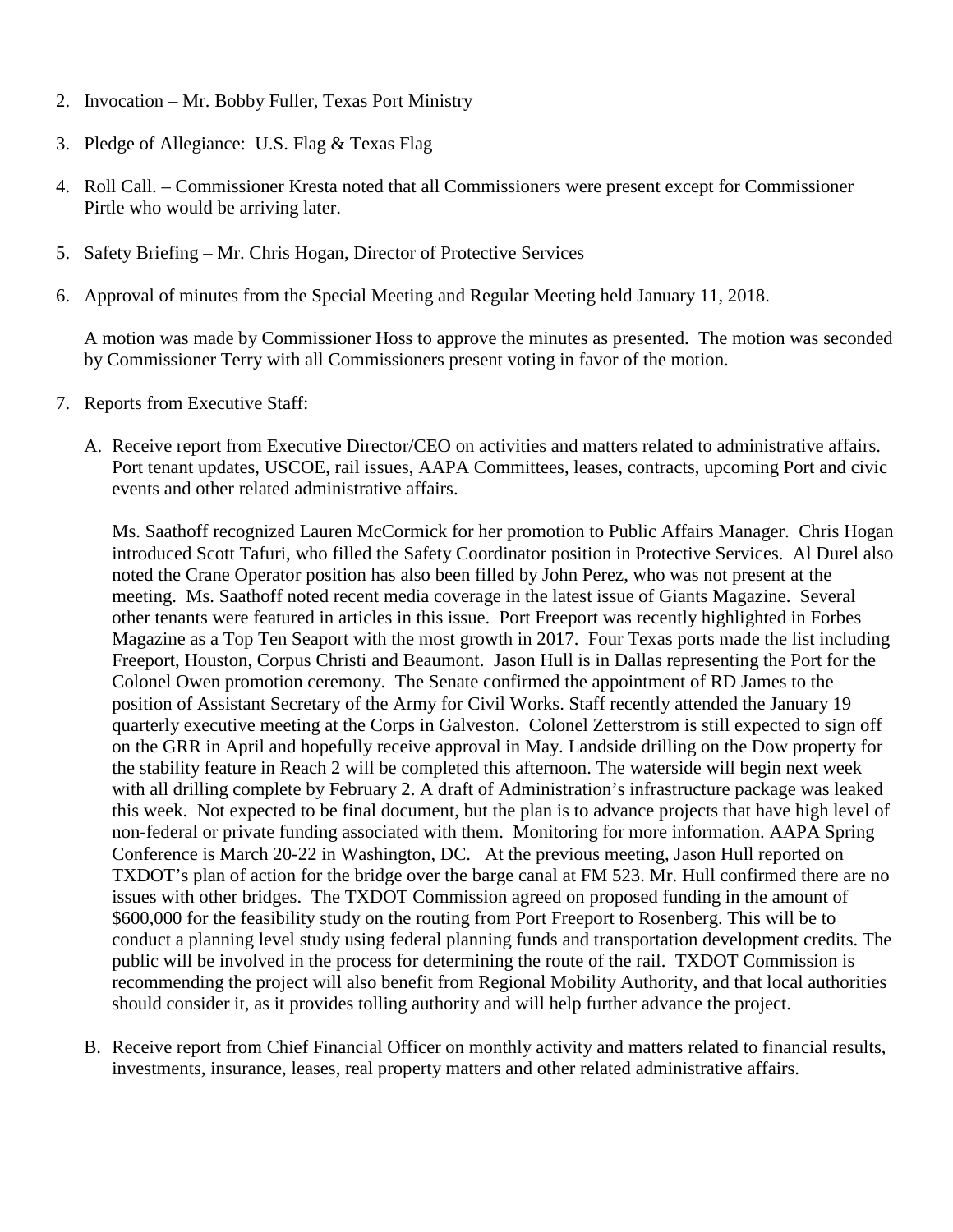Mr. Mannion gave a brief financial presentation and update to the Commission on results for the first fiscal quarter of 2018.

C. Receive report from Director of Engineering on activities and matters related to Freeport Harbor Federal Channel, capital projects and other projects, Hydrographic Report and other related facility engineering matters.

In Mr. Hull's absence, Mr. Cecil Booth, Project Engineer highlighted ongoing projects from the written report. The CBP offices project is finished. Completion meeting should have taken place January 24. Parcel 14 Development continues to move forward. If the weather holds, the remaining culverts adjacent to Parcel 19 will be completed. All drainage work north of the bridge is complete and the electrical contractor will begin installing conduit for the high mast lighting. James Construction will begin bearing down on earth work associated with the rail on the west end of the project. Contractor has been selected for the East End Demolition project and work will begin in a week. Several roads within the Port are in need of heavy repair. This project is expected to begin first part of February and will take approximately 90 days to complete. Water sampling for the levee stabilization/wave barrier relocation project will begin at the end of January.

D. Receive report from Director of Operations on activities and matters related to operations, vessel activity, tonnage and other related port operation matters.

The Tenaris vessel previously in Port discharged over 27,000 tons of steel bar. In port seven days, the overall average for production was 200 tons per hour per gang. Mr. Durel noted the process for this vessel was continuous from the time the bars are discharged from the ship to the dock, then to trucks bringing them to the storage area. At the storage area the bars are then separated and delivered to trucks to bring them to the plant. It was a good opportunity for all the parties to get together to see how the process might impact other tenants in the port. Another vessel is due in mid-February with 25,000 tons. Along with Jason Hull, Mr. Durel reported attending the freight shuttle service system in College Station January 24. He also noted on the last page of his report, the addition to the purchase order for janitorial service which is for the cleaning of the CBP building.

E. Receive report from Director of Protective Services on matters related to safety meetings/injury report, security meetings, EMS update and other related safety, security and environmental matters.

Mr. Hogan updated the Board on safety for the month of December, stating there was one incident, one near miss, six safety vest violations and four speeding violations. Safety vest violations have been on a decline since December. BMAT met earlier in the week and conducted annual election of officers. Mr. Hogan was elected President and Scott Tafuri was elected Secretary. The remaining positions were tabled until the April meeting for further consideration.

F. Receive report from Director of Business & Economic Development on activities and matters related to industry meetings and Port presentations, Port events, and other related trade development or community relation matters.

Mr. Miura reported on recent meetings of the Rail District as well as the next steps of the board which include selecting a marketing firm to engage the public on the rail project and creating a database server for all members to access documents, etc. for the Rail District. He noted that Program Manager Bob Laza is now providing administrative support to the District however, the Port will continue to provide support for the finances. Mr. Miura will be traveling the week of January 29 to attend the AAPA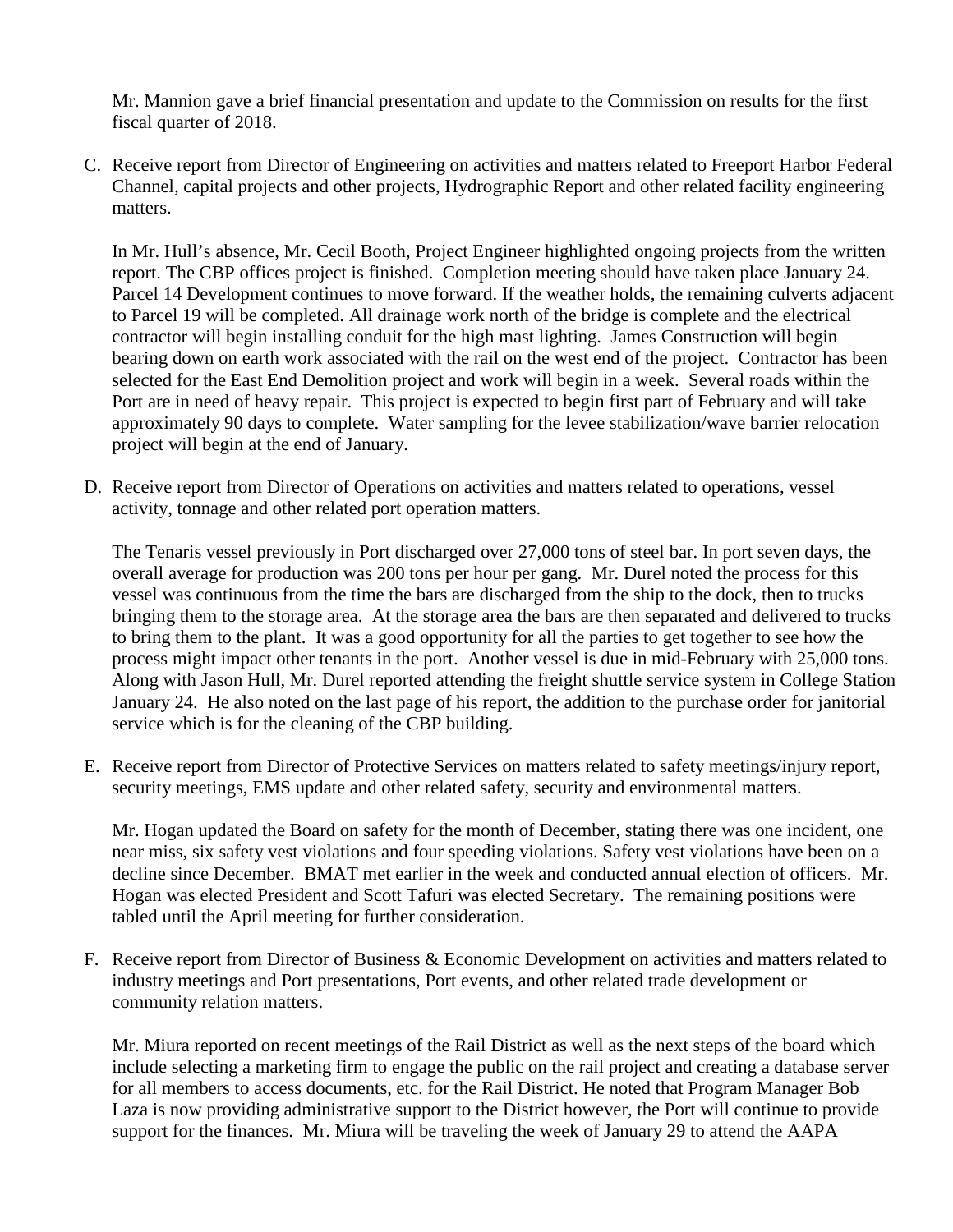Planning for Shifting Trade Conference. Ms. Saathoff also noted that Mr. Miura has a number of upcoming trips associated with further business development for Port Freeport.

- 8. Receive report from Commissioners on matters related to:
	- A. January 10 & 25 Finance Advisory Committee Commissioner Singhania reported the Jan 10 meeting met in executive session to discuss property matters. Today's meeting included a review of quarterly investments and strategies, as well as discussion regarding a Plan of Finance which will also be discussed in executive session.
	- B. January 18 Personnel Advisory Committee Commissioner Hoss reported the committee met in executive session January 18 to discuss the Executive Director's performance and goals.
	- C. January 23 Operations, Safety & Security Advisory Committee Commissioner Hoss reported this committee met in executive session to discuss matters that were SSI (security sensitive information).
	- D. Meetings and conferences attended, Port presentations and other related Port Commission matters. Commissioner Santos reported attending the Brazosport College Foundation Soiree January 12. Commissioner Pirtle reported attending the Rail District meeting January 19 and the Quarterly Executive meeting with the Corps in Galveston that afternoon. Commissioner Hoss also attended the Executive meeting in Galveston. Commissioner Terry reported attending recent port committee meetings. Commissioner Singhania reported attending the Rail District Workshop January 13 and regular meeting January 19. Additionally, he attended the Brazosport College Foundation Soiree January 12 and January 11 reception for Senator Huffman. Commissioner Kresta reported attending the West Columbia Chamber of Commerce Banquet held January 11 and noted the next CAP Meeting will be February 6. Commissioner Pirtle noted he will be at the San Bernard River tomorrow morning with members of GLO and County Commissioners to assess the after-Harvey changes to the mouth of the river.
- 9. Public Comment There were no public comments.
- 10. Approval of financial reports presented for the period ending December 31, 2017.

A motion was made by Commissioner Singhania to approve the reports as presented by staff. The motion was seconded by Commissioner Hoss with all Commissioners present voting in favor of the motion.

11. Approval of a contract with Vernor Materials and Equipment Inc. for the Velasco Terminal, Backland Area 5 Stabilization Project, for an amount not to exceed \$1,051,325.00.

Mr. Cecil Booth stated bids from six contractors were opened December 5 for this project. Vernor Materials submitted the best and lowest bid, estimating 150 calendar days to complete the project. This project includes stabilizing approximately 14 acres in the area north of Velasco Drainage District channel between Port Road and the levee. It is staff's recommendation the Board award the contract to Vernor Materials and Equipment Inc. for an amount not to exceed \$1,051,325.00.

A motion was made by Commissioner Hoss to approve the contract as presented by staff. The motion was seconded by Commissioner Terry with all Commissioners present voting in favor of the motion.

12. Approval of a purchase order to Vulcan Materials Company for an amount not to exceed \$1,032,500.00 for limestone to be used on Velasco Terminal, Backland Area 5.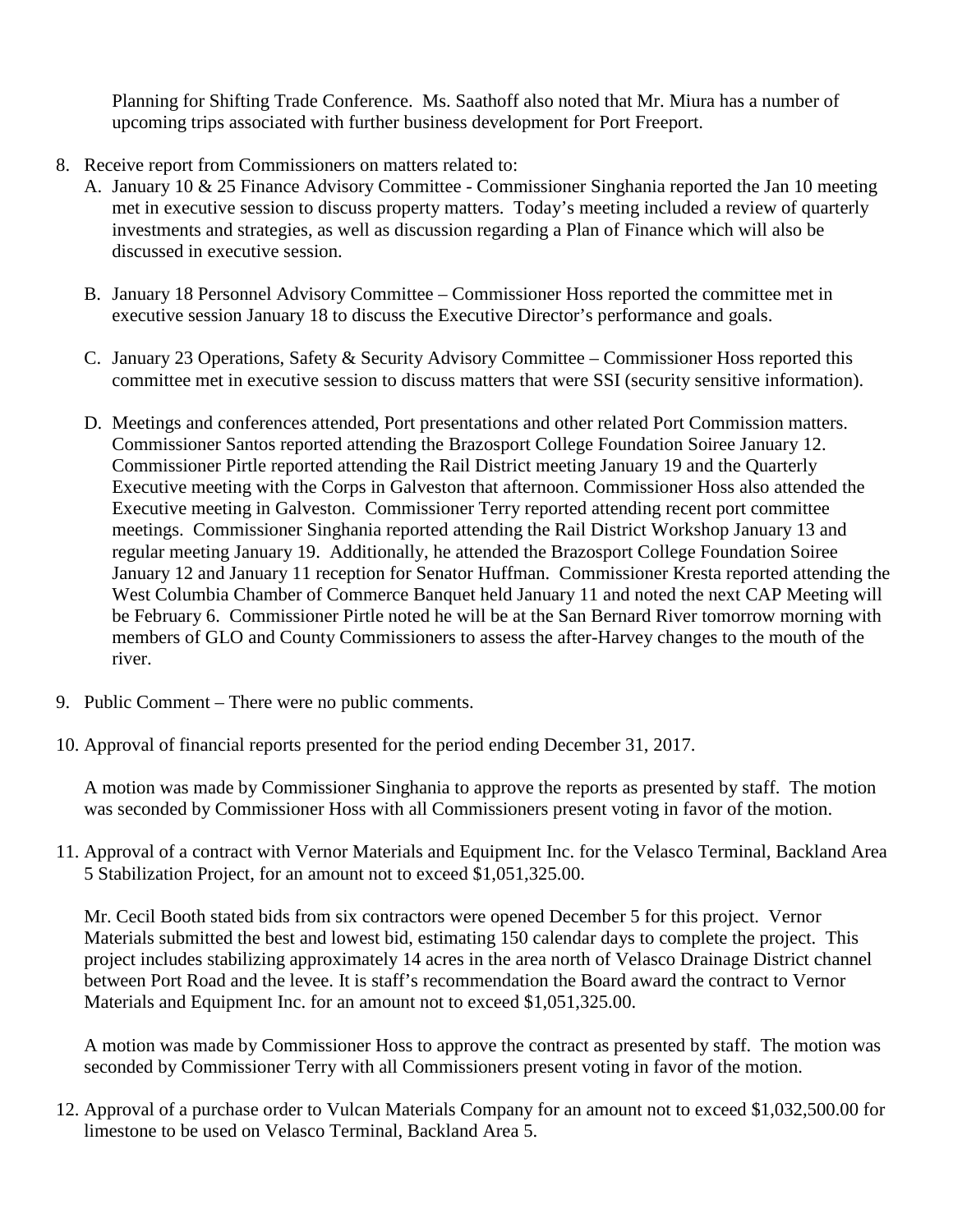Mr. Booth explained this purchase order is for the limestone needed to stabilize the area on Velasco Terminal which the Board previously approved. The Port's current contract with Vulcan is for a unit price of \$14 per ton. Approximately 73,750 tons of limestone is needed to complete the project; therefore, it is staff's recommendation the Board approve a purchase order to Vulcan Materials in an amount not to exceed \$1,032,500.00.

A motion was made by Commissioner Terry to approve the purchase order for limestone as presented by staff. The motion was seconded by Commissioner Santos with all Commissioners present voting in favor of the motion.

13. Approval of a contact with Pfeiffer & Son, LTD for the installation of Security Cameras for Parcel 25 Project, for an amount not to exceed \$183,072.00.

This project is to install security cameras on the south side of Parcel 25 and includes running power and fiber optic communication to the cameras. Two bids were received January 18 with Pfeiffer & Son, LTD submitting the best and lowest bid estimating approximately 160 calendar days to complete the project. Mr. Booth noted this is a matching funds project with a 75/25 match. It is staff's recommendation the Board enter into a contract with Pfeiffer & Son, LTD for an amount not to exceed \$183,072.00.

A motion was made by Commissioner Hoss to approve the contract. The motion was seconded by Commissioner Pirtle with all Commissioners present voting in favor of the motion.

- 14. EXECUTIVE SESSION in accordance with Subchapter D of the Open Meetings Act, Texas Government Code Section 551.001, et. seq., to review and consider the following:
	- A. Under authority of Section 551.071 (Consultation with Attorney) for discussion regarding:
		- 1. Consultation with attorney regarding legal issues related to issuance of bonds.
		- 2. Consultation with attorney and discussion regarding Special District Local Laws Code Title 5 Transportation, Subtitle A Navigation District and Port Authorities, Chapter 5002 Subchapter A.
	- B. Under authority of Section 551.071 (Consultation with Attorney) and Section 551.072 (Deliberations Concerning Real Property) for discussion regarding:
		- 1. Consultation with attorney and discussion regarding bid received from FLNG Liquefaction 4, LLC in response to Request for Bids for Pipeline Right-of-Way and Easement published in The Facts newspaper on December 18, 2017 and December 25, 2017.
		- 2. Consultation with attorney and discussion regarding a short-term extension to the Lease of Container/Trailer Marshalling Yard Complex between Port Freeport and Dole Fresh Fruit.
	- C. Under authority of Section 551.072 (deliberation of real property matters) for discussion regarding:
		- 1. The potential exchange, lease, or value of real property located at Port Freeport, including but not limited to Parcels 7, 8, 10, 26 and 37.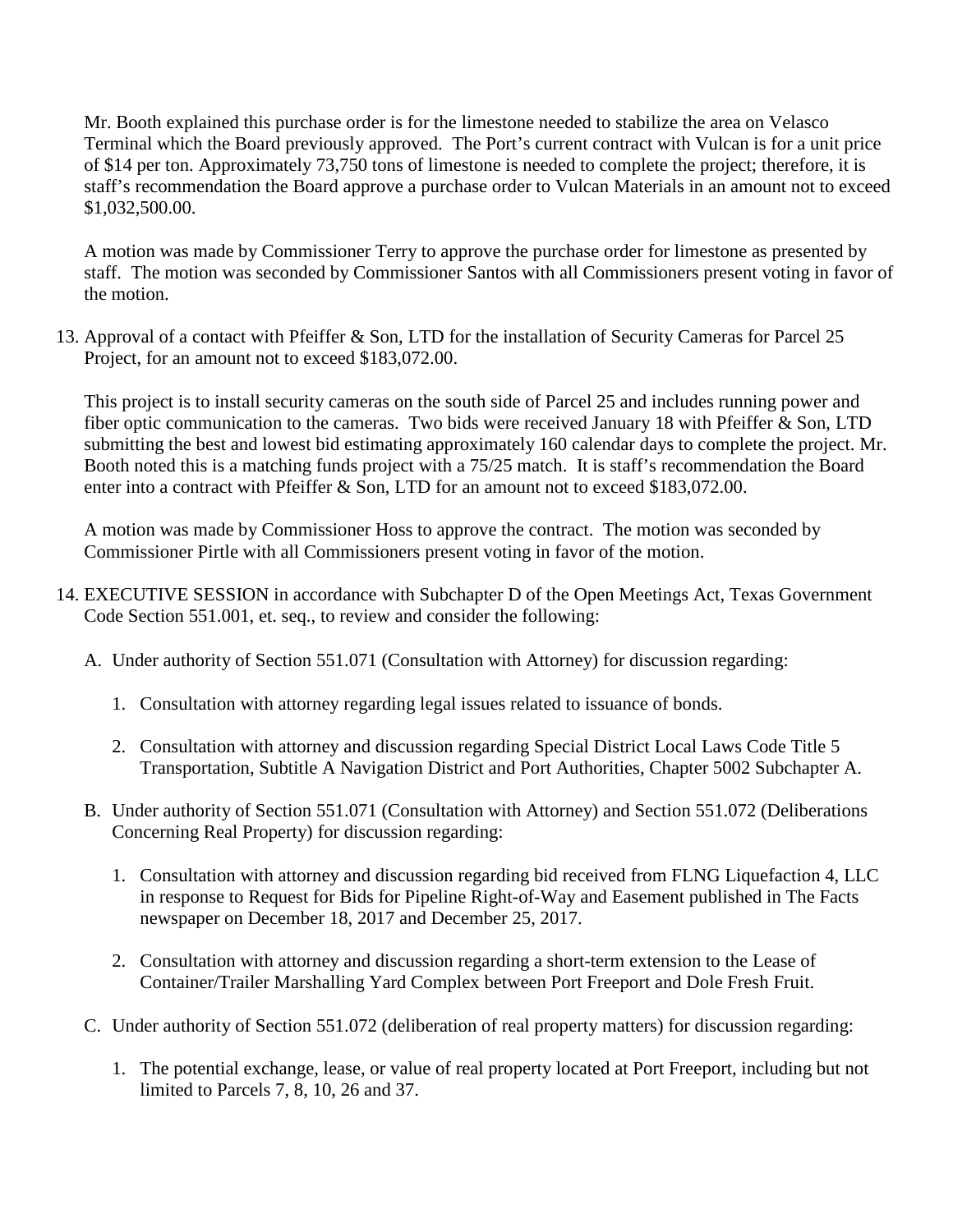- 2. The potential purchase, exchange, lease or value of real property located at Port Freeport, including but not limited to the real property located at and contiguous to Berths 1, 2, 5 and 7.
- 3. Discussion regarding the potential exchange, lease or value of real property located in Freeport, Texas, including but not limited to the area known as the East End of Freeport and bordered by the following streets: FM 1495; East 2<sup>nd</sup> Street; Terminal Street and East 8<sup>th</sup> Street in Freeport, Texas.
- 4. The potential exchange, lease, or value of real property located at Port Freeport, including but not limited to Parcels 4, 5, 6, 9, 14, 19, 27, 31, 34, and 38.
- D. Under authority of Section 551.074 (deliberation of personnel matters) for discussion regarding:
	- 1. Deliberation regarding the appointment, employment, evaluation, reassignment, duties of a public officer or employee: Executive Director/CEO.
- 15. RECONVENE OPEN SESSION to review and consider the following:
- 16. Approval of bid for Pipeline Right-of-Way and Easement submitted by FLNG Liquefaction 4, LLC, and possible adoption of Resolution approving same.

This item was tabled.

17. Consideration and possible approval of a short-term extension to the Lease of Container/Trailer Marshalling Yard Complex between Port Freeport and Dole Fresh Fruit.

Staff recommends approval of a short-term extension to the Lease of Container/Trailer Marshalling Yard Complex between Port Freeport and Dole which will effectively extend the current lease by one month to February 28, 2018.

A motion was made by Commissioner Singhania to approve the extension. The motion was seconded by Commissioner Pirtle with all Commissioners present voting in favor of the motion.

18. Adoption of a Resolution approving a Plan of Finance, authorizing the Financial Advisor and Bond Counsel to proceed with the necessary arrangements to issue revenue supported bonds for rail and terminal infrastructure in accordance with the Plan of Finance, including providing TEFRA notice and conducting a TEFRA hearing, and approving other matters related thereto.

This item was tabled.

19. Discuss and consider action resulting from Executive Session for Executive Director/CEO.

Commissioner Hoss stated the Personnel Committee met with the CEO January 18 to conduct a performance review. After deliberation, it is the committee's recommendation the Board approve a salary increase for the Executive Director/CEO for cost of living and merit and ask the increase to be effective October 1, 2017.

A motion was made by Commissioner Hoss to approve the increase as recommended by the Personnel Committee. The motion was seconded by Commissioner Pirtle with all Commissioners present voting in favor of the motion.